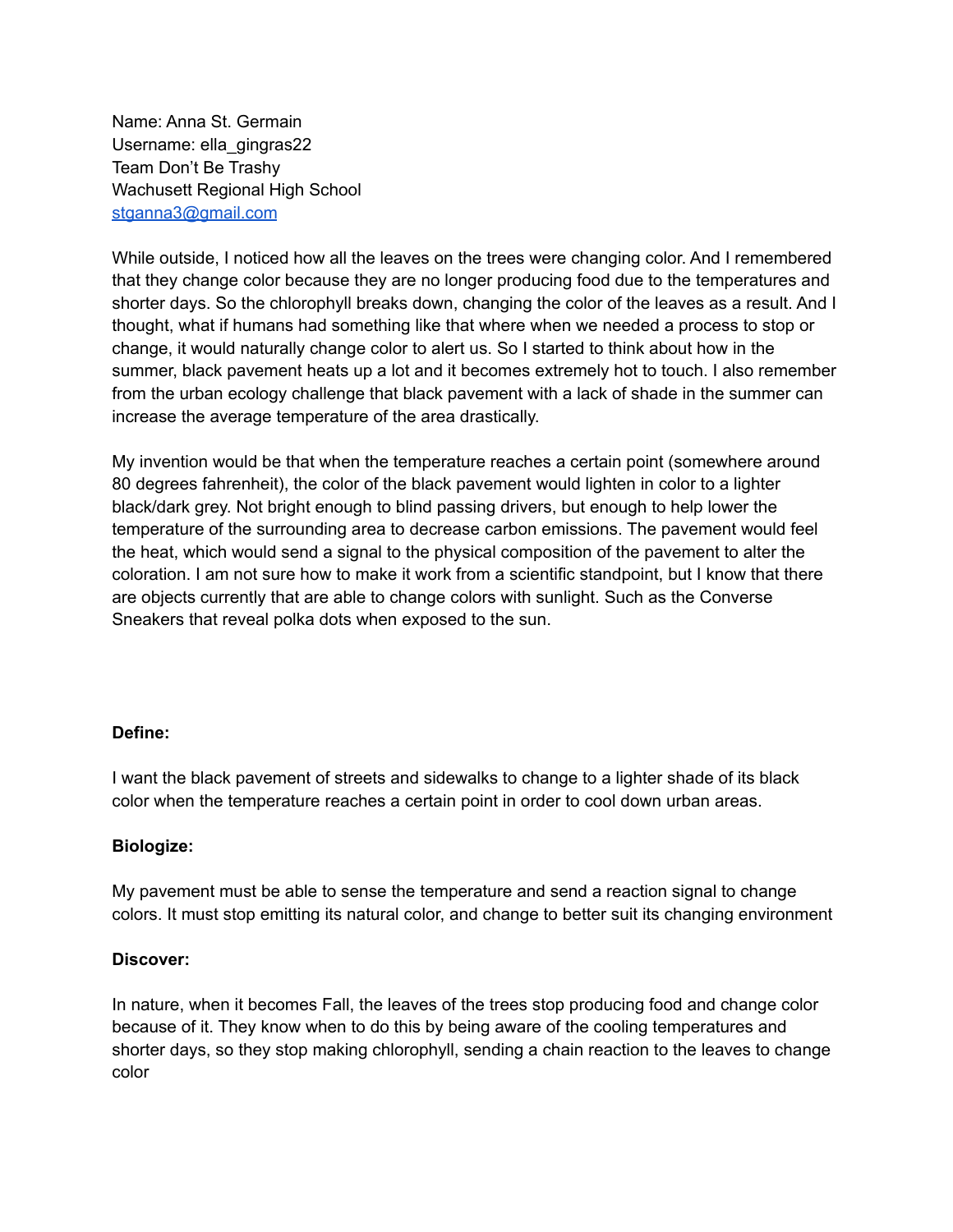## **Abstract:**

Because of the changes in day length and temperature, the leaves of trees stop their food-making process. The lack of sunlight signals the tree to start preparing for winter. The chlorophyll in the leaves which makes them green breaks down, causing the green color to disappear. And the yellow, orange, and red colors underneath become visible **Emulate:**

Patterns and relationships between my pavement model and that of leaves changing colors is the color changing factor. In both models that products have the ability to sense a change in temperature and sunlight, and through chemical reactions within the products, they are able to act on that sensation and change colors

## **Evaluate:**

This invention would be funded by state/local governments, as it would be difficult to get every town to implement this invention, but most would as it would improve the quality of living for the residents